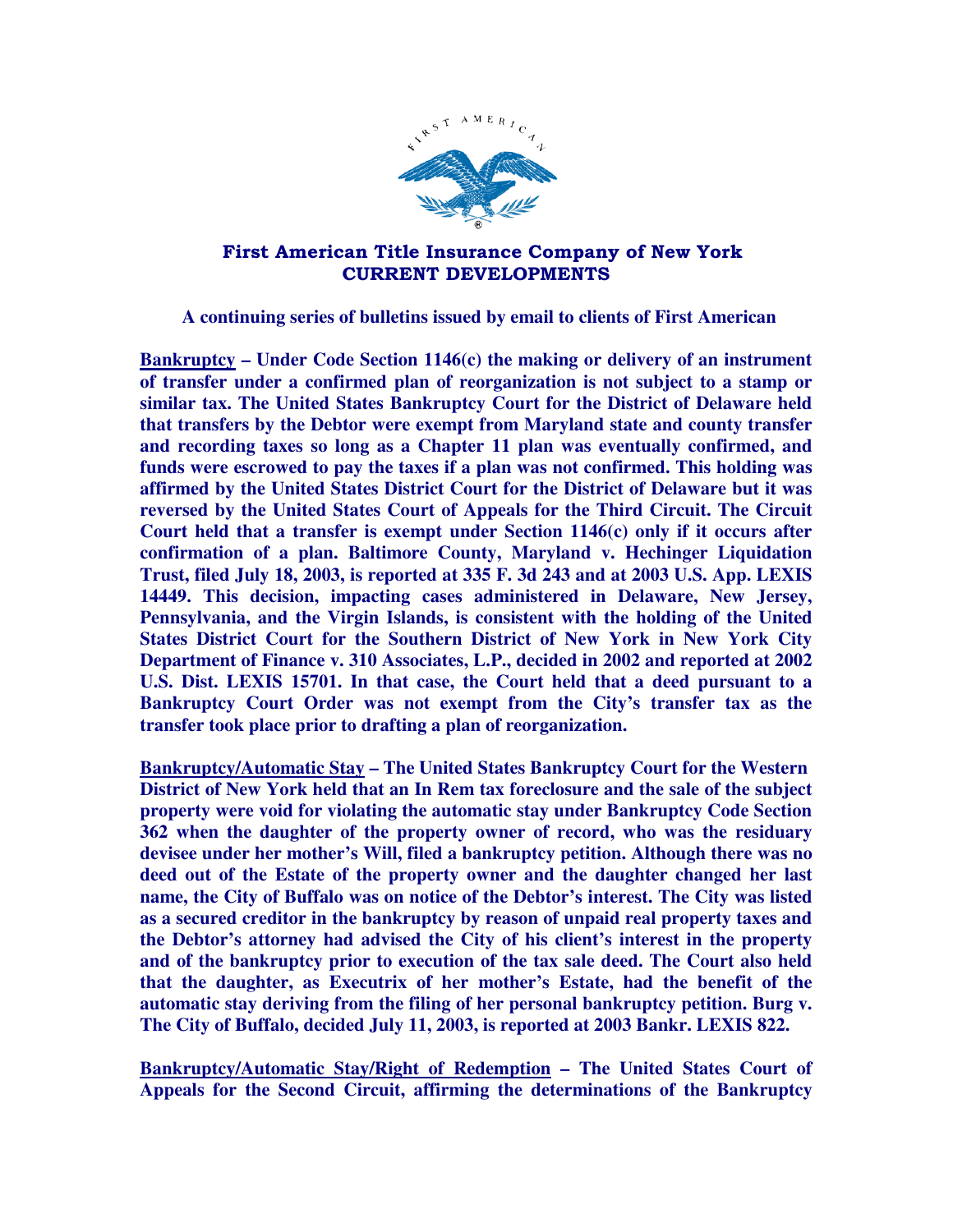**Court and United States District Court for the Western District, held that the delivery and recording of a tax sale deed is not subject to the automatic stay when a petition for relief under Chapter 13 of the Bankruptcy Code was filed by the former owner of the property after the tax sale auction but before delivery of the tax sale deed. Under New York law applicable to foreclosures, the right to redeem property in a foreclosure is extinguished when the property is "struck down" at auction, not when the foreclosure deed is delivered. Further, the Monroe County In Rem Tax Foreclosure Act, applicable to this case, provides that the right of redemption ceases on noon of the day preceding the date of commencement of the public auction. Accordingly, the foreclosed property was not part of the Debtor's Estate when the petition was filed. Rogers v. County of Monroe, decided June 16, 2003, is reported at 333 F. 3d 64 and 2003 U.S. App. LEXIS 11814.** 

**City of Yonkers Mortgage Recording Tax – Chapter 237 of the Laws of 2003 authorizes the City of Yonkers to extend its mortgage recording tax of \$.50 for each \$100 of principal debt secured by a mortgage to apply to mortgages recorded through August 31, 2005. The total mortgage tax rate in Yonkers will continue to be \$1.50 for each \$100 of principal indebtedness.** 

**Condominiums and Cooperatives – Current Developments issued July 17, 2002 reported the Court of Appeals decision in 511 West 232nd Owners Corp. v. Jennifer Realty Co. (98 N.Y. 2d 144) holding that a complaint, alleging that the sponsor of a non-eviction plan breached its contracts with tenant-owners and the cooperative board to dispose of all shares within a reasonable time to enable there to be a viable cooperative, stated a cause of action. In response to that decision, the New York State Department of Law has found that "explicit disclosure of the Sponsor's intent to sell or withhold from sale units included in an offering plan and the ramifications of the sponsor's retention of a substantial number of units are material terms of the offering" of condominium and cooperative units for sale. Accordingly, the Attorney General has issued proposed regulations amending 13 NYCRR parts 18, 20, 21 and 23 which would, if adopted, require sponsors to disclose whether they intend to sell all condominium or cooperative units and, if not, to specify the percentage and number they intend to withhold. The proposed regulations would also require disclosure of the consequences of a sponsor's holding a significant number of units over a prolonged period of time. The proposed regulations are on the Internet at http://www.oag.state.ny.us/realestate/documents/proposed\_amend.html.** 

**Contracts of Sale – Purchasers defaulted in purchasing four condominium units. Under the contract of sale, the sponsor retained down payments aggregating 25% of the purchase price. The defendants sued to recover those amounts, claiming the contract provided for an unenforceable penalty. The Supreme Court, New York County, held that the contract provision by which the sponsor retained the down payments was for liquidated damages, and it granted the sponsor's motion for partial summary judgment on the initial, 10% down payment. It withheld decision, however, on the balance to determine at trial if retaining the additional down payments was reasonably related to the sponsor's actual or probable loss. To**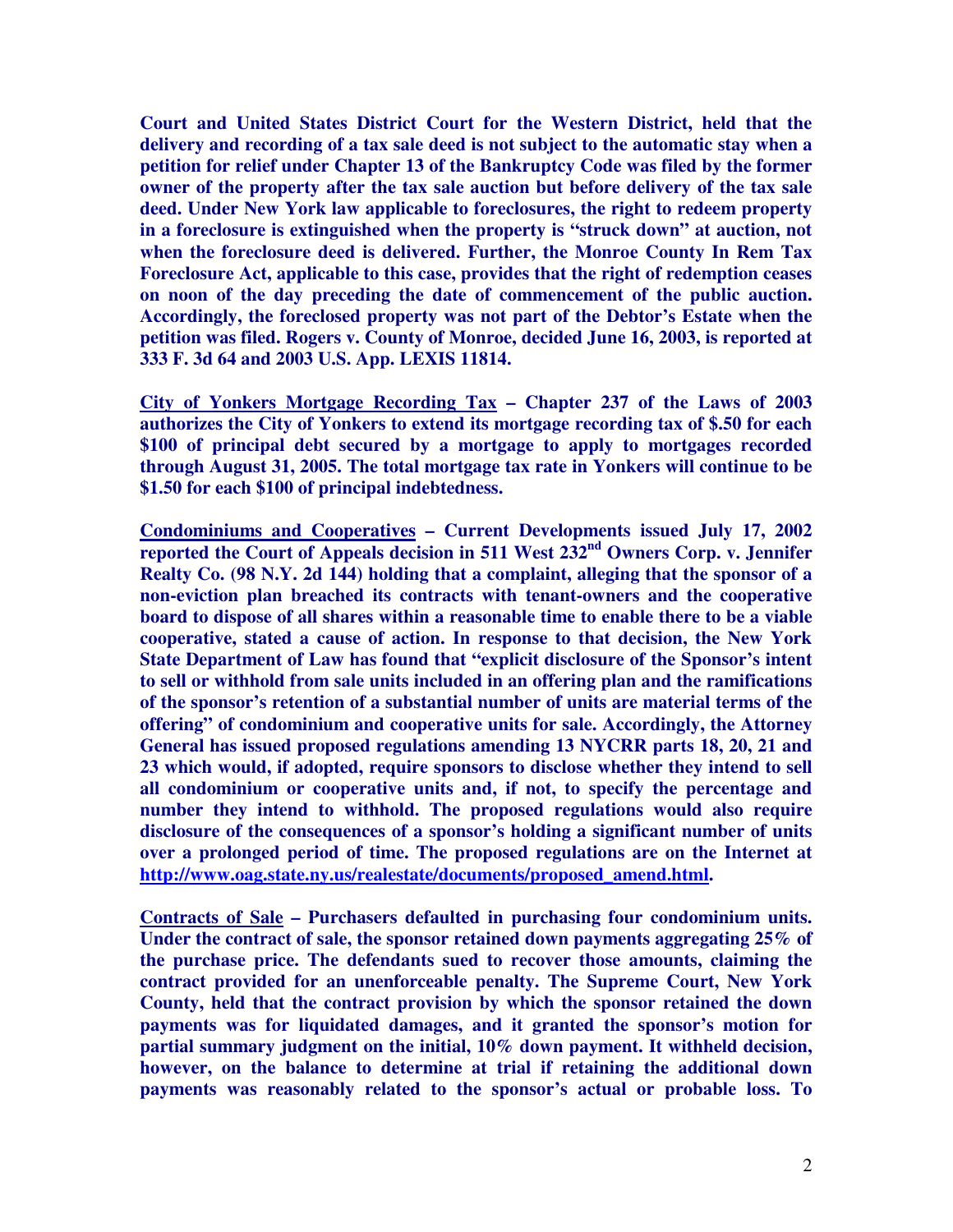**enforce the liquidated damages provision for the additional 15%, it would be determined at trial if retaining that amount was "plainly or grossly disproportionate to the probable loss" and thus an unenforceable penalty. Uzan v. 845 UN LP was reported in the New York Law Journal on July 23, 2003.** 

**Election of Remedies – A borrower's filing of a voluntary petition in bankruptcy stayed foreclosure proceedings in Maine and New Mexico. The plaintiff then commenced an action in New York to enforce the defendants' guarantee of payment. Defendants moved to dismiss on the ground that the plaintiff failed to obtain leave from the Maine and New Mexico courts prior to commencing the action as required by RPAPL Section 1301(3). Under that Section, " no other action shall be commenced or maintained to recover any part of the mortgage debt, without leave of the court in which the former action [to recover any part of the debt] was brought". The Supreme Court, New York County, dismissed the motion, holding that the election of remedies does not apply where the debt is secured by a mortgage on real property outside of New York. Wells Fargo Bank Minnesota, N.A. v. Cohn was reported in the New York Law Journal on July 23, 2003.** 

**Lead Paint – The New York State Court of Appeals, in a unanimous decision, held that the New York City Council failed to comply with the State Environmental Quality Review Act ("SEQRA") when it enacted Local Law 38 of 1999 requiring the abatement of lead paint in multiple dwelling units. It found that the Council's negative declaration under SEQRA that there would be no significant environmental impacts resulting from enactment of the Local Law did not adequately set forth the basis for its determination. This decision struck down Local Law 38, effectively reinstating the prior Lead Paint Law, Local Law 1 of 1982. Matter of New York City Coalition to End Lead Poisoning, Inc. v. Vallone, decided July 1, 2003, is reported at 2003 N.Y. LEXIS 1744. The decision is also available at http://www.courts.state.ny.us/ctapps/decisions/80opn03.pdf.** 

**Mortgage Recording Tax and Real Estate Transfer Tax – The New York State Department of Taxation and Finance has reported that the interest rate to be charged for the fourth quarter of calendar year 2003 on late payments and assessments of mortgage recording tax and real estate transfer tax will be 6% per annum compounded daily. The interest rate to be paid on refunds of these taxes will be 3% per annum compounded daily. The interest rates are published on the Internet at http://www.tax.state.ny.us/taxnews/2003/int0803.htm**

**New Rochelle Real Estate Taxes – Changes have been made to real estate tax payment dates for property located within the City of New Rochelle, Westchester County. The City Tax for the period January 1 through December 31 is now due in one annual payment on January 1, payable without penalty until January 31. Payment had been due semi-annually on January 1 and July 1. The School Tax, for the period July 1 through June 30 is now payable in three installments of 60%, 20%, and 20%, due, respectively, on September 1, March 1, and June 1, with a grace period ending on the last day of the month that payment is due. Semi-annual**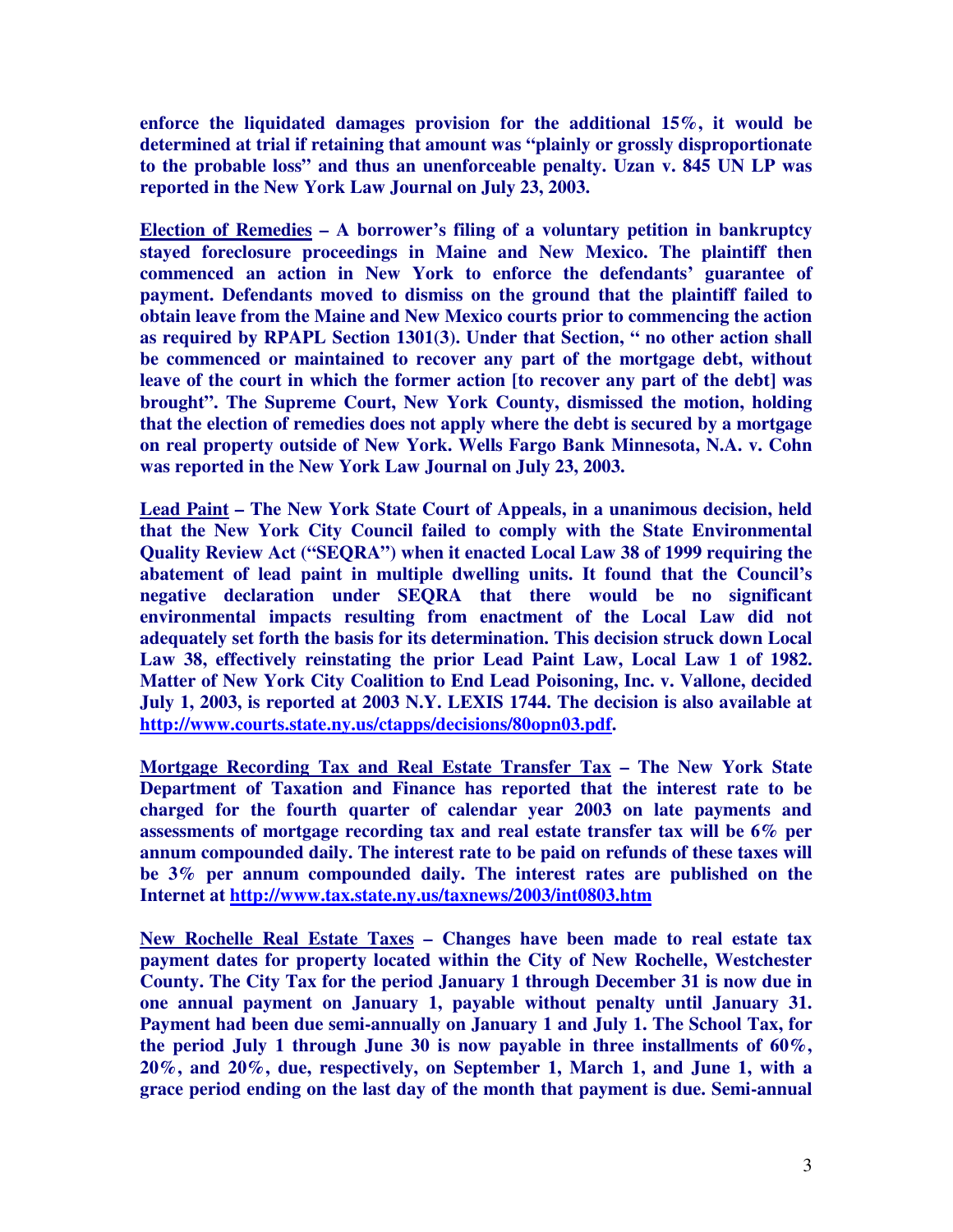**payments had been required, on October 1 and April 1. There is no change in the County real estate tax which continues to be due in New Rochelle on March 1, payable by March 31, for a January 1 through December 31 tax year.** 

**New York State 2003-2004 Budget Bill – Current Developments issued July 2, 2003 reported that Tax Law Section 658 had been amended to require partnerships (including LLCs and LLPs that are treated as partnerships for federal income tax purposes) and New York S Corporations, that have income derived from New York sources, to make estimated personal income tax and corporate tax payments on behalf of partners or shareholders that are C corporations or non-resident individuals. Forms and instructions have been posted to the WEB at address http://www.tax.state.ny.us/pdf/2003/corp/ct2658\_it2658\_packet\_2003.pdf. The first payment of estimated tax by partnerships and S corporations is due September 15.** 

**Notice of Pendency – Plaintiff sued its adjoining landowner for damages and to require it to remove underground construction that encroached upon plaintiff's property, causing a building on plaintiff's property to shift and resulting in the New York City Building Department issuing an order that it be demolished. The Supreme Court, New York County, denied the defendant's motion for an order canceling the notice of pendency filed in the action. It held that a claim for restoration of lateral support is a proper ground in New York City for the filing of a notice of pendency. First, CPLR Section 6501 authorizes the filing of a lis pendens when "the judgment demanded would affect the title to, or the possession, use or enjoyment of real property". Second, the common law rule that there is no duty of lateral support was modified by sections of the City's Administrative Code requiring a duty of lateral support for adjacent property improved with buildings. Jenmat Realty Corp. v. 37 E. 63 St. Park and Madison, LLC was reported in the New York Law Journal on August 6, 2003.** 

**Partition – Each of two couples held title to property as tenants by the entirety as to an undivided half-interest. Although case law in New York holds that a tenant by the entirety cannot maintain an action for partition, the Supreme Court, Westchester County, held that the plaintiff husband and wife, holding an entireties interest as tenants in common, had standing to seek partition under RPAPL Section 901. The court would not, however, order a sale of the property. The defendant-wife was in the midst of a divorce and requiring a sale prior to the divorce action would be inequitable to her. Section 901(1) of RPAPL Article 9 ("Action For Partition") provides that the court can order a sale in an action for a partition "if it appears that a partition cannot be made without great prejudice to the owners". Sciavillo v. Sciavillo was reported in the New York Law Journal on July 25, 2003.** 

**Priority of Judgments – A confession of judgment against the Petitioner's former husband was docketed in 1991. In 1999, Petitioner obtained a judgment for fees in a divorce proceeding, and the Suffolk County Sheriff executed to her a deed to the marital residence. In 2001,** *after* **expiration of ten years from the docketing of the confession of judgment, the holder of the confession of judgment obtained an order**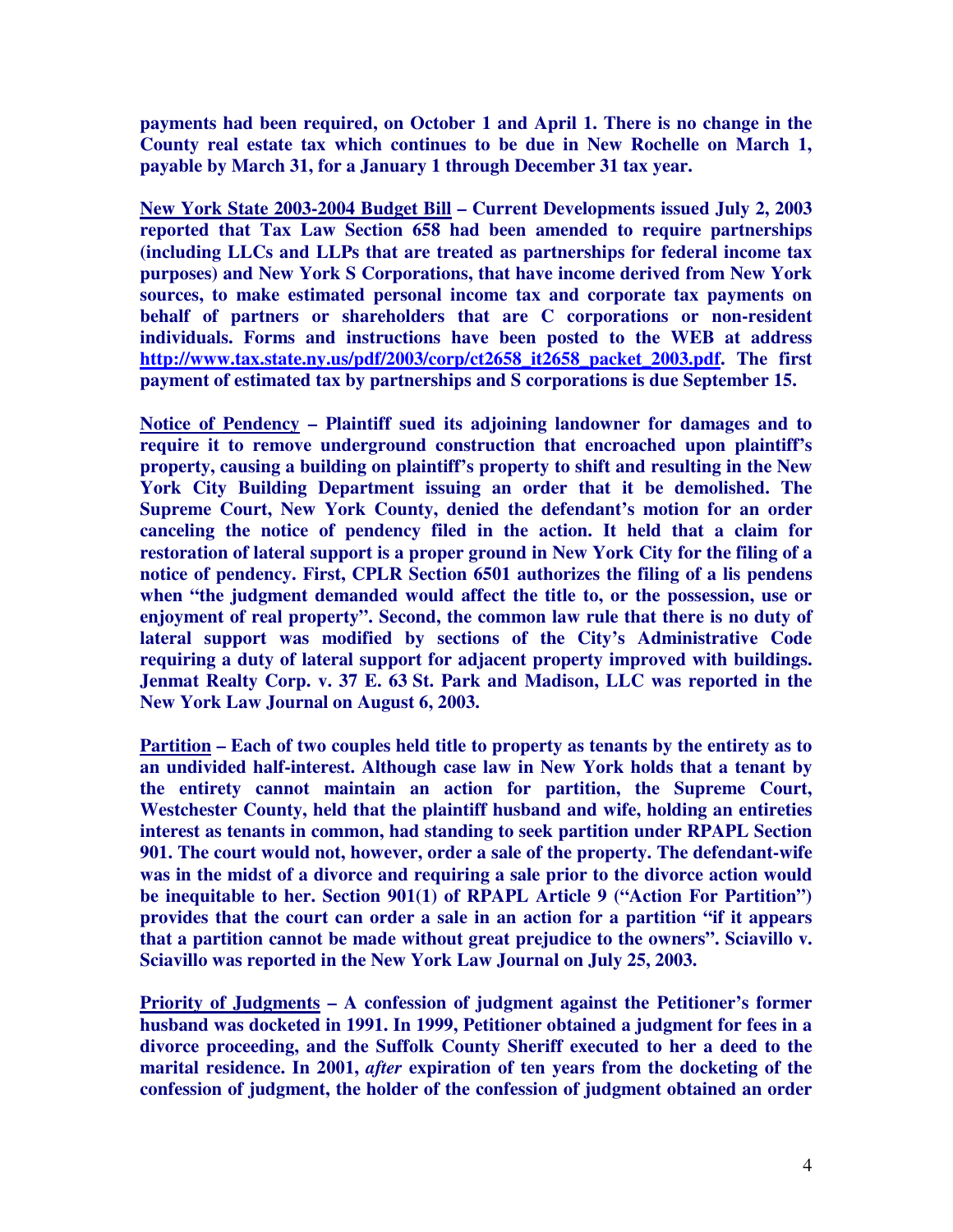**extending its judgment lien pursuant to CPLR Section 5203(b). Petitioner sought a determination that the lien of the confession of judgment, having expired, was not properly extended and, therefore, her judgment had priority to the proceeds of the sheriff sale to enforce the confession of judgment. The Supreme Court, Suffolk County, dismissed the petition. It held that the confession of judgment was duly extended. Further, since Petitioner knew of the confession of judgment it had priority over her judgment lien to the proceeds of the sale. Gaglione v. Mahoney, an unreported case, was decided March 7, 2002 and affirmed by the Appellate Division, Second Department, on June 2, 2003, in a Memorandum Decision reported at 2003 WL 21278032.** 

**Real Estate Transfer Tax – The Ministry of Foreign Affairs of the Arab Republic of Egypt sold its diplomatic mission in Manhattan. As required by the contract of sale, to record its deed it paid the New York State Real Property Transfer Tax under protest. The Division of Tax Appeals sustained the decision of an Administrative Law Judge denying the Ministry's application for the refund of the tax. Although the Petitioner is exempt from the payment of the transfer tax under the 1961 Vienna Convention on Diplomatic Relations, under Tax Law Section 1404(a) the grantee is required to pay the tax if the grantor is exempt. Petitioner voluntarily assumed the buyer's obligation to pay the tax and its recourse, if any, is to the buyer. In The Matter of the Petition of The Ministry of Foreign Affairs of the Arab Republic of Egypt, DTA No. 818737, issued June 26, 2003, is on the Internet at http//www.nysdta.org/Determinations/818737.det.htm.** 

**Restrictive Covenants – To obtain a rezoning, the prior owner of property used as a gas station executed a restrictive covenant prohibiting the sale of alcoholic beverages. Subsequently, the New York State Liquor Authority issued a liquor license for the premises to the defendant. Defendant was criminally charged with violating the Building Zone Ordinance of the Town of Hempstead by selling alcoholic beverages on the property. The Nassau County District Court found the defendant not guilty. It held that the covenant against selling alcoholic beverages was an unenforceable attempt (tantamount to an ordinance) by the Town to regulate the operation of a business in an area pre-empted by New York State law. Therefore, it cannot be used as a basis for criminal prosecution. People v. Amerada Hess Corporation was reported in the New York Law Journal on July 15, 2003.** 

**Rockland County – Pursuant to the authority of Chapter 193 of New York State's Laws of 2003, the Rockland County Legislature has enacted a Local Law imposing a tax on the recording of a mortgage on real property within Rockland County. The tax is to be imposed at the rate of 25 cents for each \$100 and "each remaining major fraction thereof of principal debt or obligation which is or under any contingency may be secured at the date of execution thereof, or at any time thereafter, by a mortgage on real property situated within" Rockland County recorded on or after October 1, 2003. This tax is in addition to the mortgage taxes imposed under Tax Law Section 253. Therefore, the total mortgage recording tax in Rockland County as of October 1 will be 1 ¼%. Rockland County's local mortgage recording tax is to**